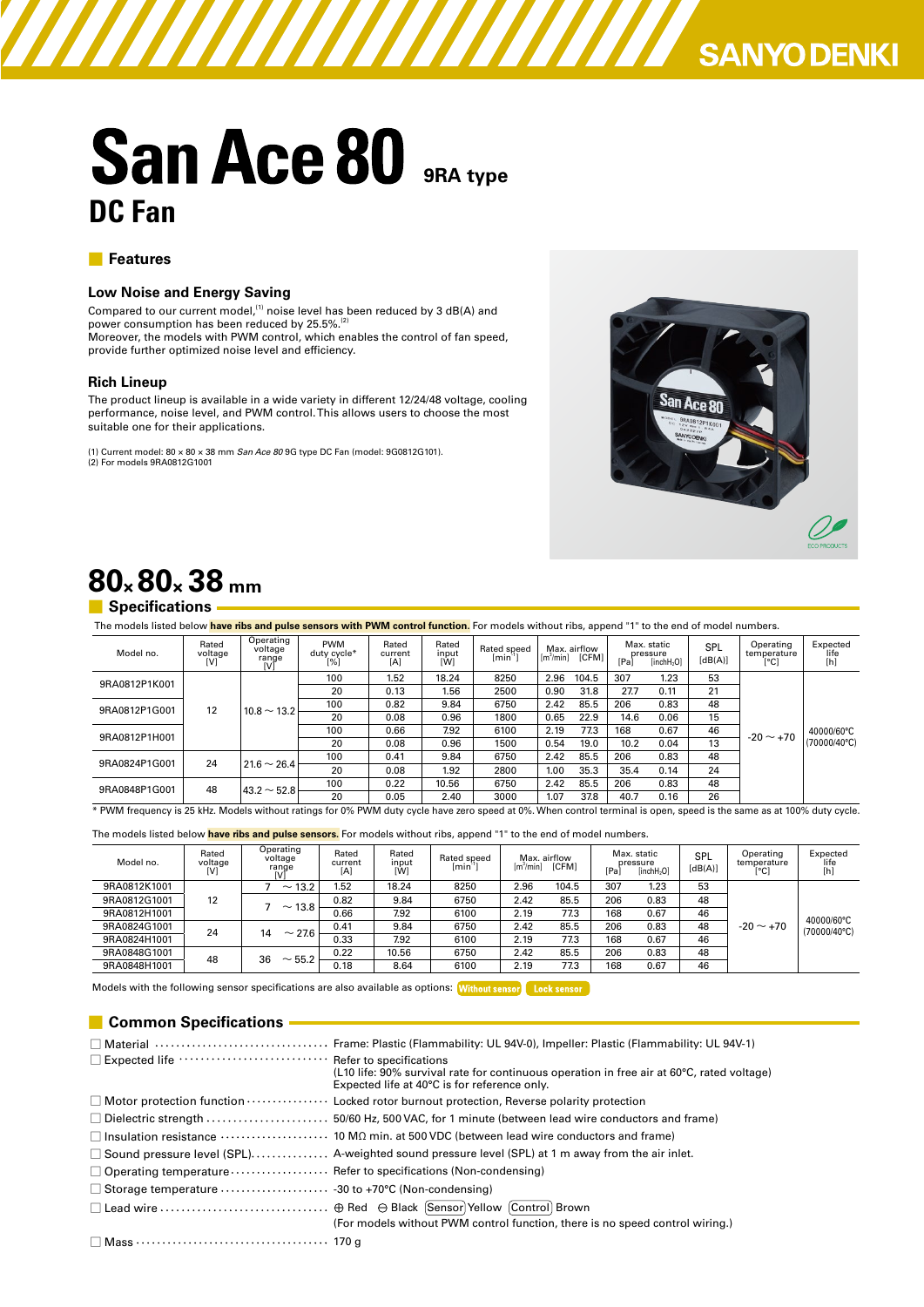# **San Ace 80** SRA type

0 20 40 60 80 100 (CFM)

Airflow

3.0 (m¾min)



**9RA0824G1001 9RA0824H1001 9RA0848G1001 9RA0848H1001**

0 20 40 60 80 100 (CFM)

Airflow

3.0 (m<sup>3</sup>/min)

(CFM)  $(m<sup>s</sup>/min)$ 

Airflow

0 20 40 60 80

(CFM) (m3 /min)

Airflow

0 20 40 60 80

## ■ **Airflow - Static Pressure Characteristics**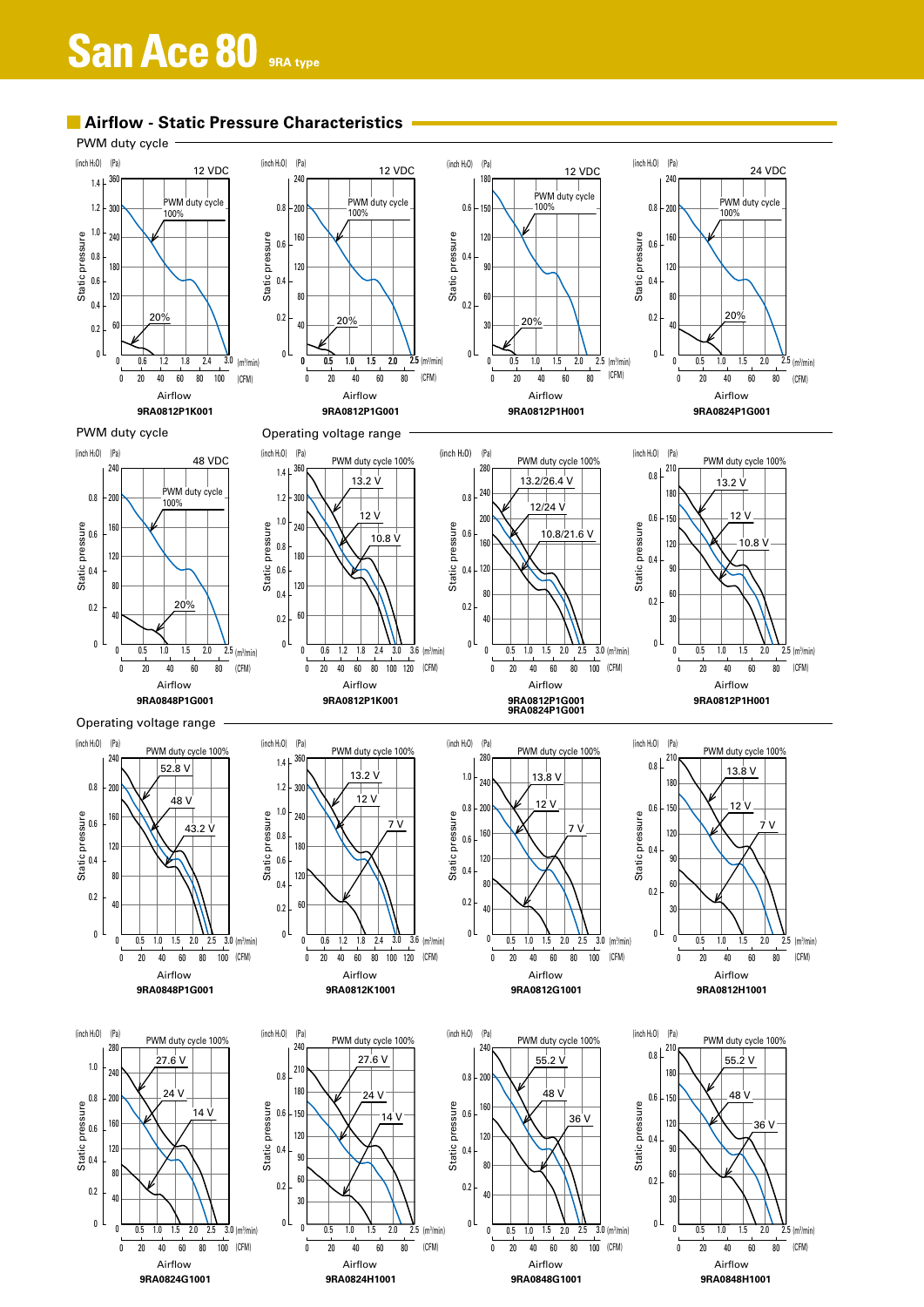

#### ■ **PWM Duty - Speed Characteristics Example**

#### ■ **PWM Input Signal Example**

Input signal waveform



 $V_{\text{IH}} = 4.75 \text{ to } 5.25 \text{ V}$   $V_{\text{IL}} = 0 \text{ to } 0.4 \text{ V}$ 

 $V_{\text{IH}}$   $\qquad \qquad$  PWM duty cycle (%) =  $\frac{T_1}{T} \times 100$  PWM frequency 25 (kHz) = T 1 Current source (Isource) = 1.0 mA max. (when control voltage is 0 V) Current sink ( $\text{Isink}$ ) = 1.0 mA max. (when control voltage is 5.25 V) When the PWM control terminal is open, the fan speed is the same as the speed at 100% PWM duty cycle. The PWM signal can be used with open collector or drain input. Note that when using an open collector or drain input, or inputting a different voltage or frequency, the speed relative to the PWM duty cycle may differ from this specification.

#### **■ Example of Connection Schematic**